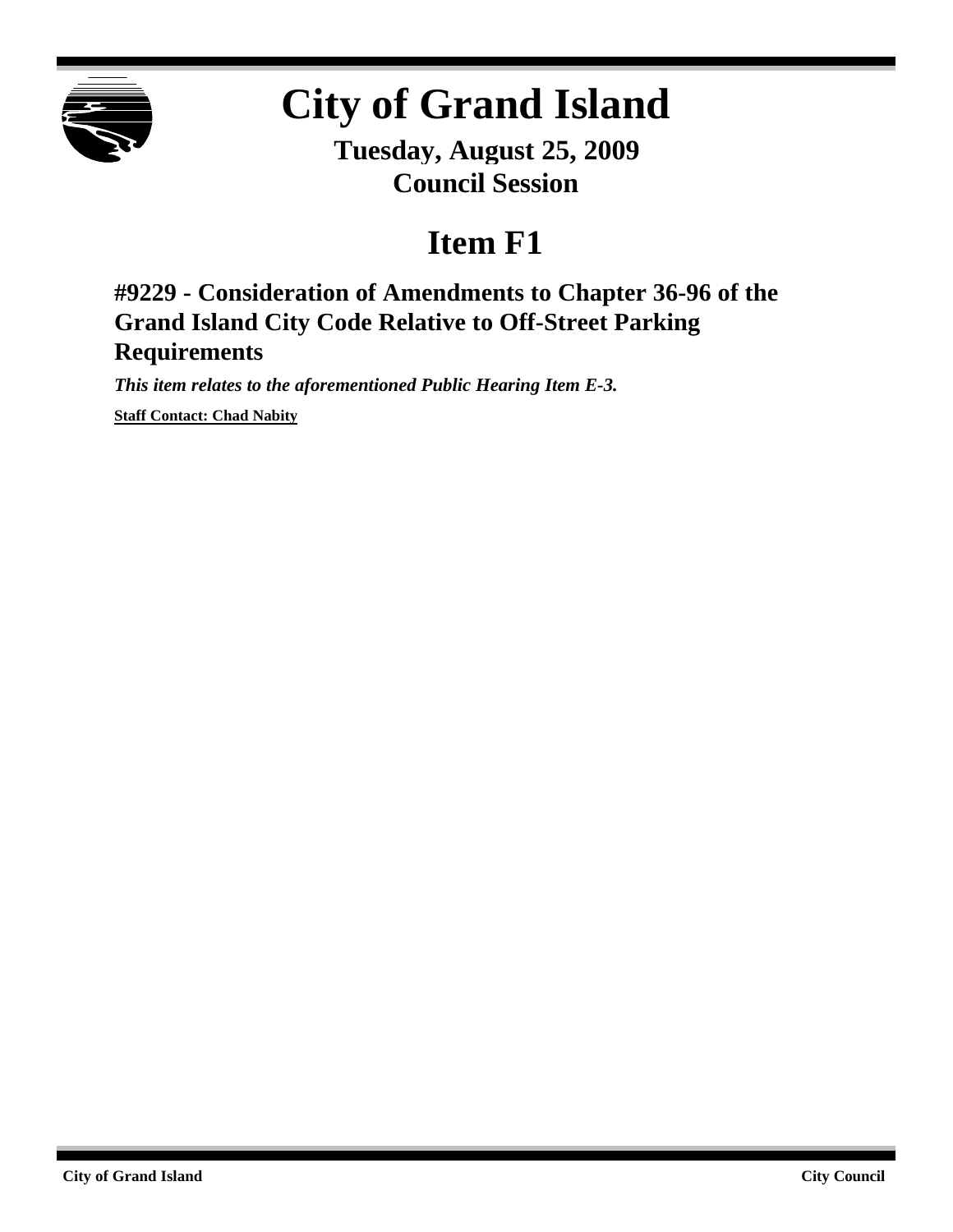#### ORDINANCE NO. 9229

An ordinance to amend Chapter 36 of the Grand Island City Code specifically, to

amend Section 36-96 to add an exception to off-street parking requirements for seasonal events held on parcels of land at least ten acres in size; to repeal any ordinance or parts of ordinances in conflict herewith; and to provide for publication in pamphlet form and the effective date of this

ordinance.

#### BE IT ORDAINED BY THE MAYOR AND COUNCIL OF THE CITY OF

#### GRAND ISLAND, NEBRASKA:

SECTION 1. Section 36-96 of the Grand Island City Code is hereby amended to

read as follows:

#### **§36-96. Off-StreetParking Requirements**

(A) Purposes:

 (1) It is the intent of this section that all buildings and uses shall provide off-street parking and loading facilities in a minimum amount as required herein to meet the needs of such buildings and uses on private property and under the same ownership as such buildings or uses. The accommodations may consist of lots, garages, or other buildings, and accessories; they may be surface facilities or facilities above or under the ground.

 (2) It is the further intent of this section that all off-street parking and loading spaces and facilities shall be sited and built according to the requirements contained in this section, and shall require an application for and issuance of a building permit pursuant to §8-22.

 (B) Application. Each building or use hereafter constructed, and each addition to or altered building or use shall be provided with off-street parking and loading spaces as required herein. Each off-street parking space or loading facility and space hereafter constructed, upon proper application and permit being granted shall be sited and constructed pursuant to the requirements of this section. No application for a building permit for such building, addition, alteration, or use shall be approved unless accompanied by a plot plan showing the location and amount of off-street parking and loading spaces as required herein for the existing or proposed building or use and including all such additions or alterations. No occupancy or use permit shall be issued unless the required parking and loading facilities shall have been provided in accordance with the approved plot plan. Requirements shall be applicable to all zones and districts but not to include the following business districts or tracts of land as identified below:

(1) *Central Business District* as identified and described in Chapter 13 of this code as the Downtown Improvement and Parking District No. 1.

(2) *Fourth Street Business District.* Beginning at the intersection of Eddy Street and the alley in the block between Fourth and Fifth Streets; thence easterly on the alley to the intersection of the alley with Sycamore Street; thence southerly on Sycamore Street to 100 feet south of the south right-of-way line of North Front Street; thence westerly on the aforesaid line to its intersection with Eddy Street; thence northerly on Eddy Street to the point of beginning.

(3) Tracts of land ten acres or more used for seasonal events (one event every three months) of not more than fourteen consecutive days in duration and a minimum of fourteen days between events.

 (C) Area and Computation: An off-street parking space shall be of appropriate dimensions of not less than 180 square feet exclusive of access or maneuvering area, ramps, columns, etc., and shall have a vertical clearance of not less than seven feet. An off-street loading space shall be of appropriate dimensions of not less than 360 square feet exclusive of access or maneuvering area, ramps, columns, etc., and shall have a vertical clearance of not less than fourteen feet. When determination of the number of off-street parking or loading spaces required by this chapter

> Approved as to Form  $\alpha$ August 21, 2009 ¤ City Attorney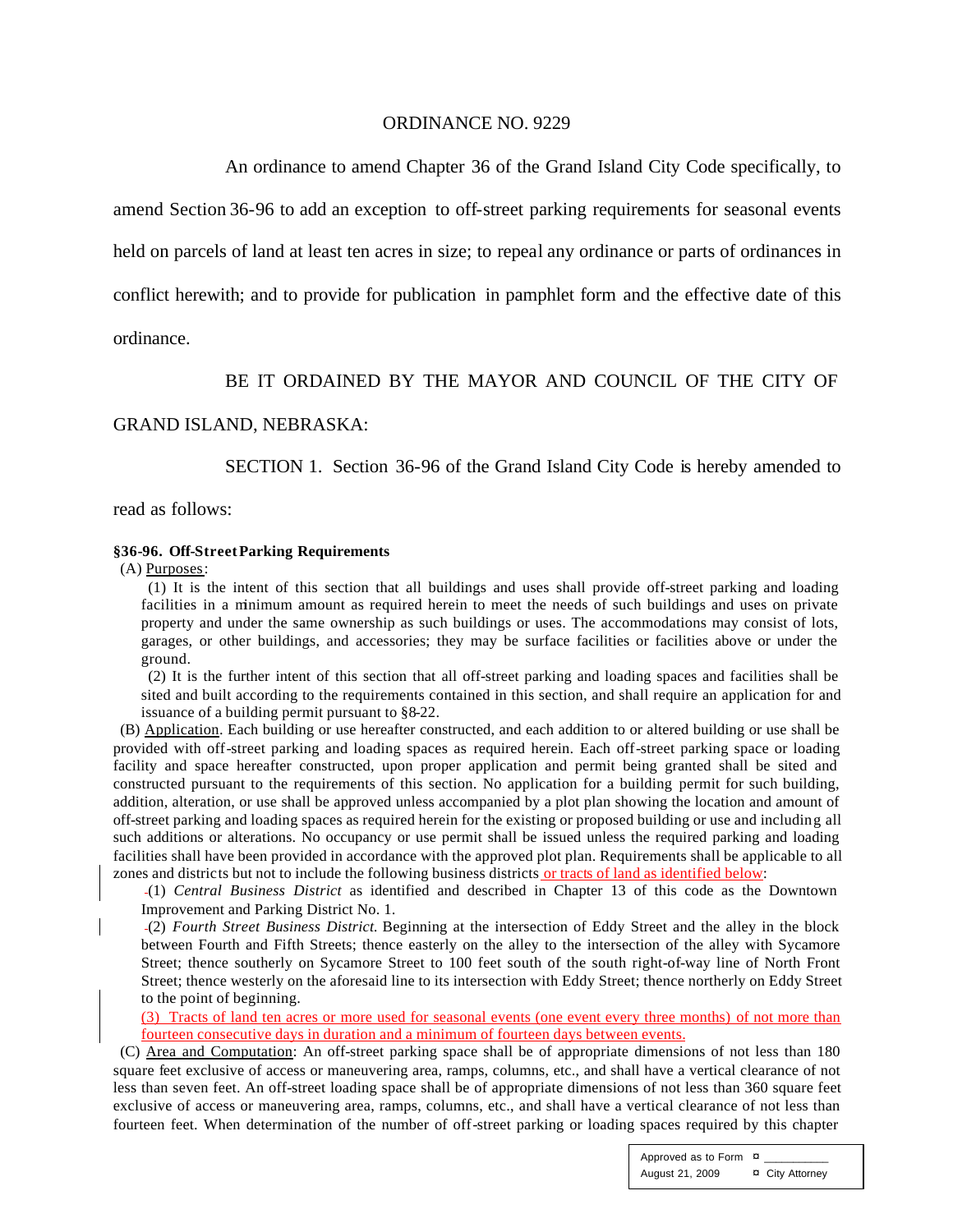#### ORDINANCE NO. 9229 (Cont.)

results in a requirement of a fractional space, any fraction of one-half or less may be disregarded while a fraction in excess of one-half shall be counted as one parking space.

 (D) Location: All off-street parking spaces shall be on the same lot as the building or within 300 feet of the lot. Permanent off-street parking spaces shall not be permitted within the required front yard setback, provided, however, that for a building containing three dwelling units or less, one space per unit may be placed within the front yard setback if such space is not directly in front of the building excluding garages or carports. Parking facilities located separate from the building or use as listed shall have a substantial portion of same within a specified distance of the building or use which it serves. All off-street loading spaces shall be on the same lot as the building or use served.

 (E) Collective Facilities: Off-street parking facilities for separate or mixed buildings or uses may be provided collectively so long as the total number of spaces is not less than the sum of the separate required spaces, and provided further, that the requirement concerning location of such facility with respect to distance from the building or use served shall be complied with. In order to eliminate a multiplicity of entrances and exits and diminish traffic hazards to conserve space where space is at a premium and to promote orderly development generally, the city council is hereby authorized to plan and group parking facilities collectively for a number of businesses in a given area, and especially in the central business district, in such a manner as to obtain a maximum of efficiency and capacity in parking and traffic movement.

 (F) Employee Parking: Parking spaces required on an employee basis shall be based on the maximum number of employees on duty on the premises at any one time.

 (G) Design Standards. All off-street parking and loading facilities shall be designed with appropriate means of vehicular access to a street or alley and contain adequate and safe maneuvering areas. No driveway or curb cuts shall exceed twenty-six feet in width in residential districts, or thirty-five feet in width in business or industrial/manufacturing districts, and detailed plans shall be submitted to the public works director for approval of all curb cuts or driveway openings before a permit may be obtained therefor. No signs shall be displayed except such signs as required for the orderly use of the facilities. All facilities shall be provided with a permanent type, dust-free surface meaning asphaltic cement concrete, Portland cement concrete, or paving brick.

 All parking lots containing five or more parking spaces, which are within 30 feet of property occupied by a residential use in a Large Lot Residential Zoning District or of property within a Suburban Residential Zoning District, Low Density Residential Zoning District, Medium Density Residential Zoning District, High Density Residential Zoning District or Residential Development Zoning District, shall provide a sight-obscuring fence or screen not less than six feet nor more than eight feet in height along the boundary of the parking lot adjacent to such districts. No fence or screen shall be required between abutting parking lots or adjacent to an alley. The height of any fence or screen shall be subject to other restrictions provided by the City Code.

 (H) Maintenance: The parking and loading facilities required by this section shall be provided and maintained so long as the use exists which the facilities are designed to serve. Reasonable precautions must be taken by the owners of particular uses to assure the use of the parking facilities only by the employees or the social or business visitors of the premises for which the facilities are provided. The facilities must be so designed and maintained as not to constitute a nuisance at any time and must not be used in such a manner as to constitute a hazard or unreasonable impediment to traffic.

 (I) Reduction of Number of Spaces: Off-street parking or loading facilities shall not be reduced in total extent, after their provision required hereunder, except upon the approval of the Board of Adjustment, and then only after proof that the parking or loading spaces are no longer required by reason of a change in use of the premises of which the facilit ies are adjunct.

 (J) Requirement for Uses Not Listed: For any use not listed, the Board of Adjustment shall determine the proper requirement by classifying the proposed use among the uses specified herein so as to assure equal treatment.

 (K) Administration and Enforcement: The off-street parking and loading provisions of this section shall be administered by the zoning official and enforced by the chief building official, who shall also serve in advisory capacity to the city council on matters relative to any phase of such provisions.

 (L) Penalty for Violation: The provisions of parking and loading facilities as required by this section shall be a continuing obligation of the owner or sponsor of a given building or use so long as the building or use is in existence and so long as parking and loading facilities are required hereunder in connection therewith, and it shall be unlawful to discontinue, change, or dispense with such facilities without establishing alternate facilities that meet the requirements herein. Penalty provisions applicable to this chapter as a whole shall apply to the violations of these provisions. In addition, at such time as the facilities required hereunder shall fail to continue to be available for the